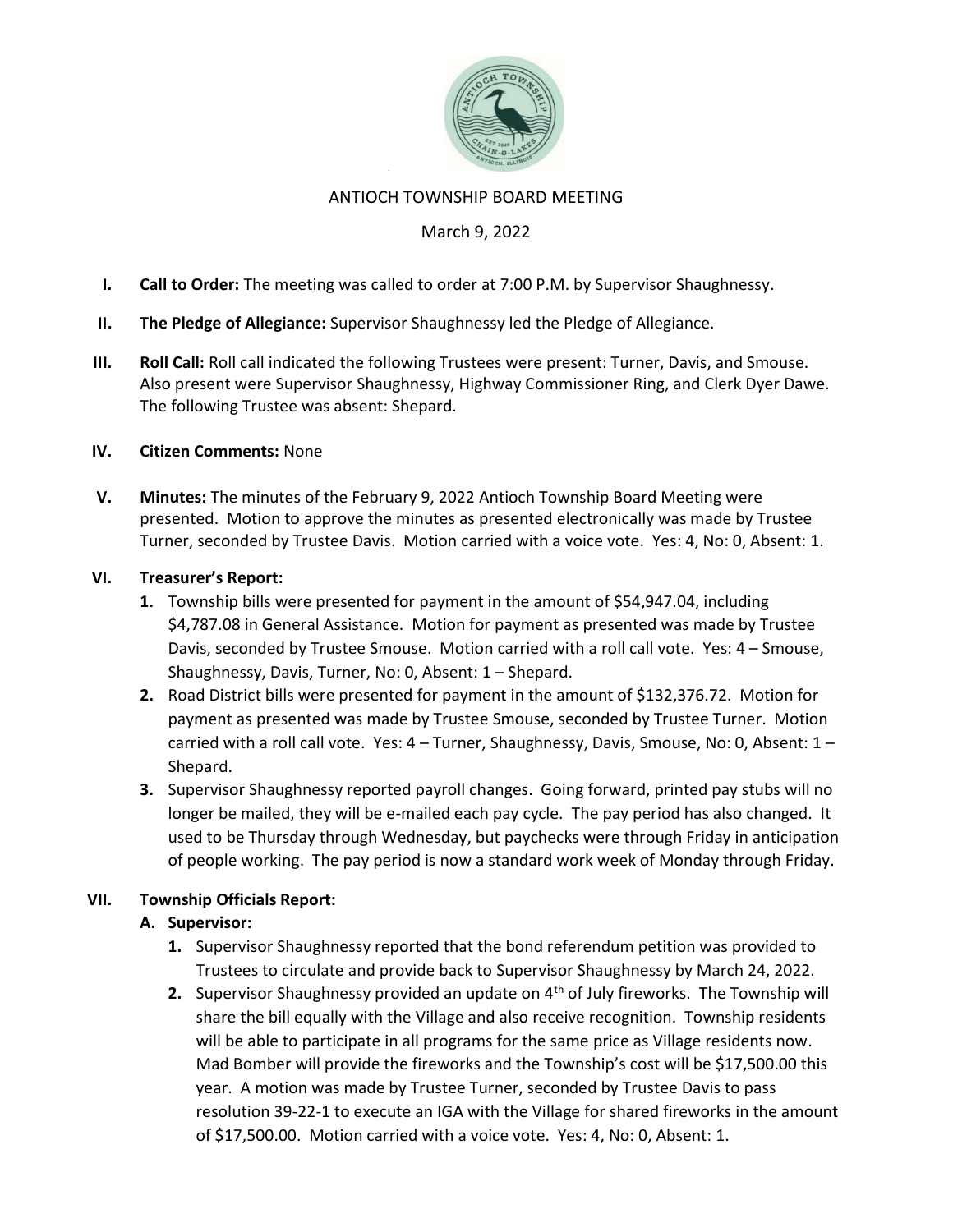## B. Clerk:

- 1. Statement of Economic Interests need to be completed by May 1, 2022. Changes were made to the form this year. Relevant information related to the changes was shared.
- 2. Budget Hearings are April 13, 2022 with the Township at 6:30 P.M., and the Road District at 6:45 P.M. The tentative budgets will be available for public inspection by 8:30 A.M., March 14, 2022, 30 days prior to the hearings.
- C. Assessor: No Update.

## D. Highway Commissioner:

1. Karolina Cho with Gewalt Hamilton provided a presentation on Municipal Separate Storm Sewer System (MS4). All storm run off is not treated. Water running into impervious surfaces runs into nearby water. Gewalt Hamilton tests 20% and 6 minimum controls with a primary focus on Illicit Discharge Detection and Elimination (IDDE) and Pollution Prevention/Good Housekeeping for Municipal Operations. The National Pollutant Discharge Elimination System (NPDES) requires a renewed permit every 5 years and Gewalt Hamilton is awaiting the release of the 2021 permit. The Environmental Protection Agency (EPA) is experiencing high turnover and it should have been sent in 2021. There are new metric requirement changes: 1. Tracking of Illicit Discharge Detection and Elimination, and Gewalt has a detailed survey already. 2. Public Education and Outreach on Storm Water Impacts, and Gewalt is providing educational presentations, posters are displayed in buildings, and newsletters are being sent out to meet the requirement. 3. Pollution Prevention, and Gewalt already has a list of municipally-owned/operated facilities and storm water controls to be maintained for review by the EPA. 4. Public Involvement/Participation, and Gewalt is meeting this by obtaining public comments during presentations. Antioch is within Des Plaines and Fox watersheds. Antioch is not part of the Des Plaines River Watershed workgroup. There is a membership fee and it was determined Antioch is doing fine and does not need to join.

# E. Trustee Reports:

# 1. Senior Services, Trustee Davis:

a. 22 attended Casablanca at the Antioch Theatre on February 21, 2022 followed by 15 for lunch at Oliverii North. February 24, 2022, 57 people attended Badda Boom Badda Bingo. March 7, 2022, 14 attended Marry Me at the Antioch Theatre followed by 11 for lunch at Oliverii North. The movie was going to be Dual in the Sun, but the new owner offered Marry Me, which was voted on. March 10, 2022 will be Badda Boom Badda Bingo from 9:30 to 11:00 A.M. at the Township building. March 18, 2022 is lunch and Magician Bill Cook from 11:00 to 1:00 P.M. at Dockers North. March 21, 2022 is Titanic at the Antioch Theatre and lunch at Oliverii North. The show and popcorn are free, but free valet parking is unavailable for this date.

# 2. Finance, Trustee Turner:

- a. Trustee Turner is currently reviewing the Human Services Capital Investment Grant, but does not believe it applies to the Township.
- b. Supervisor Shaughnessy shared he is working with The State Bank of The Lakes while interest rates are low to take out a construction loan or line of credit. The final numbers from the OSLAD Grant are being calculated to determine what is left to use on Thelen Park. Phase 1 is the first 5 acres and will cost an estimated \$1.5 Million, Phase 2 will be the back 25 acres.